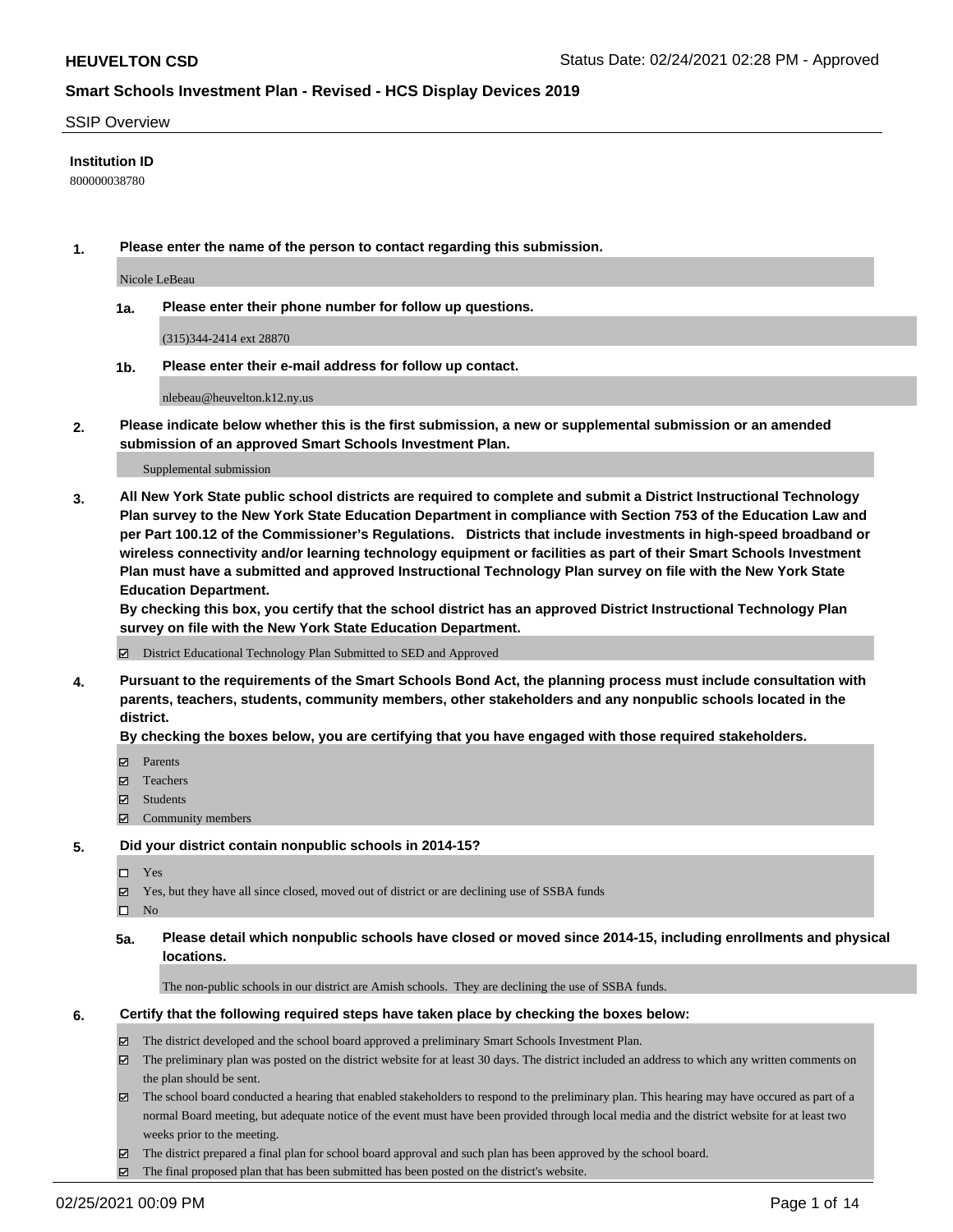SSIP Overview

**6a. Please upload the proposed Smart Schools Investment Plan (SSIP) that was posted on the district's website, along with any supporting materials. Note that this should be different than your recently submitted Educational Technology Survey. The Final SSIP, as approved by the School Board, should also be posted on the website and remain there during the course of the projects contained therein.**

Prelim\_Approval\_SSIP\_Purchase\_Proposal\_2019 Revised March 2020.docx

**6b. Enter the webpage address where the final Smart Schools Investment Plan is posted. The Plan should remain posted for the life of the included projects.**

https://www.heuvelton.k12.ny.us/site/handlers/filedownload.ashx?moduleinstanceid=2384&dataid=5866&FileName=Prelim\_Approval\_SSIP\_Purcha se Proposal 2019.pdf

**7. Please enter an estimate of the total number of students and staff that will benefit from this Smart Schools Investment Plan based on the cumulative projects submitted to date.**

650

**8. An LEA/School District may partner with one or more other LEA/School Districts to form a consortium to pool Smart Schools Bond Act funds for a project that meets all other Smart School Bond Act requirements. Each school district participating in the consortium will need to file an approved Smart Schools Investment Plan for the project and submit a signed Memorandum of Understanding that sets forth the details of the consortium including the roles of each respective district.**

 $\Box$  The district plans to participate in a consortium to partner with other school district(s) to implement a Smart Schools project.

**9. Please enter the name and 6-digit SED Code for each LEA/School District participating in the Consortium.**

| <b>Partner LEA/District</b> | <b>ISED BEDS Code</b> |
|-----------------------------|-----------------------|
| (No Response)               | (No Response)         |

**10. Please upload a signed Memorandum of Understanding with all of the participating Consortium partners.**

(No Response)

**11. Your district's Smart Schools Bond Act Allocation is:**

\$754,611

**12. Final 2014-15 BEDS Enrollment to calculate Nonpublic Sharing Requirement**

|            | <b>Public Enrollment</b> | Nonpublic Enrollment | 'Total Enrollment | l Nonpublic Percentage |
|------------|--------------------------|----------------------|-------------------|------------------------|
| Enrollment | 479                      |                      | 479.00            | 0.00                   |

**13. This table compares each category budget total, as entered in that category's page, to the total expenditures listed in the category's expenditure table. Any discrepancies between the two must be resolved before submission.**

|                                                 | Sub-Allocations | <b>Expenditure Totals</b> | <b>Difference</b> |
|-------------------------------------------------|-----------------|---------------------------|-------------------|
| School Connectivity                             | 0.00            | 0.00                      | 0.00              |
| Connectivity Projects for<br><b>Communities</b> | 0.00            | 0.00                      | 0.00              |
| <b>Classroom Technology</b>                     | 195,371.00      | 195,371.00                | 0.00              |
| Pre-Kindergarten Classrooms                     | 0.00            | 0.00                      | 0.00              |
| Replace Transportable<br>Classrooms             | 0.00            | 0.00                      | 0.00              |
| High-Tech Security Features                     | 0.00            | 0.00                      | 0.00              |
| Nonpublic Loan                                  | 0.00            | 0.00                      | 0.00              |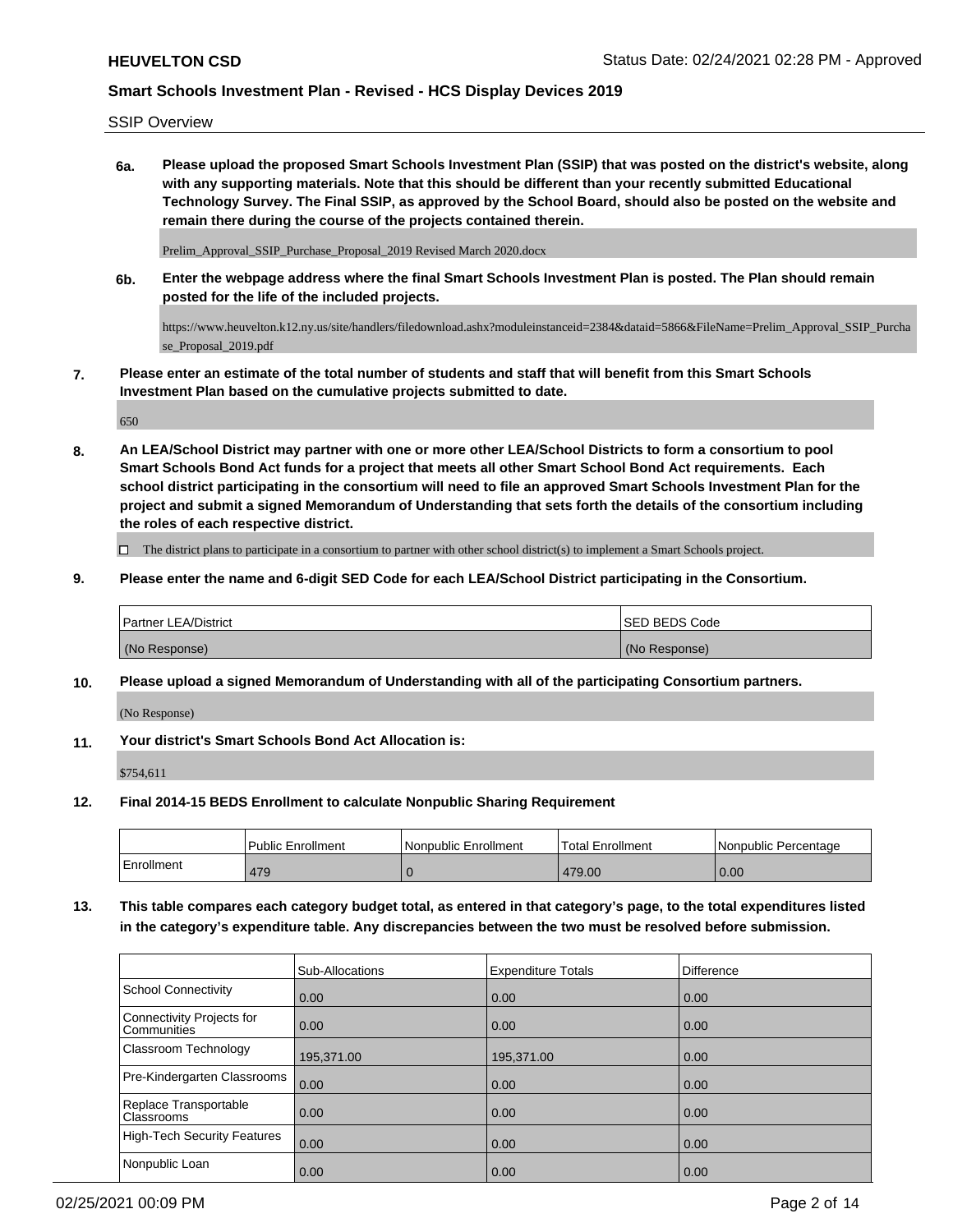SSIP Overview

|         | Sub-Allocations | l Expenditure Totals | Difference |
|---------|-----------------|----------------------|------------|
| Totals: | 195,371         | 195,371              |            |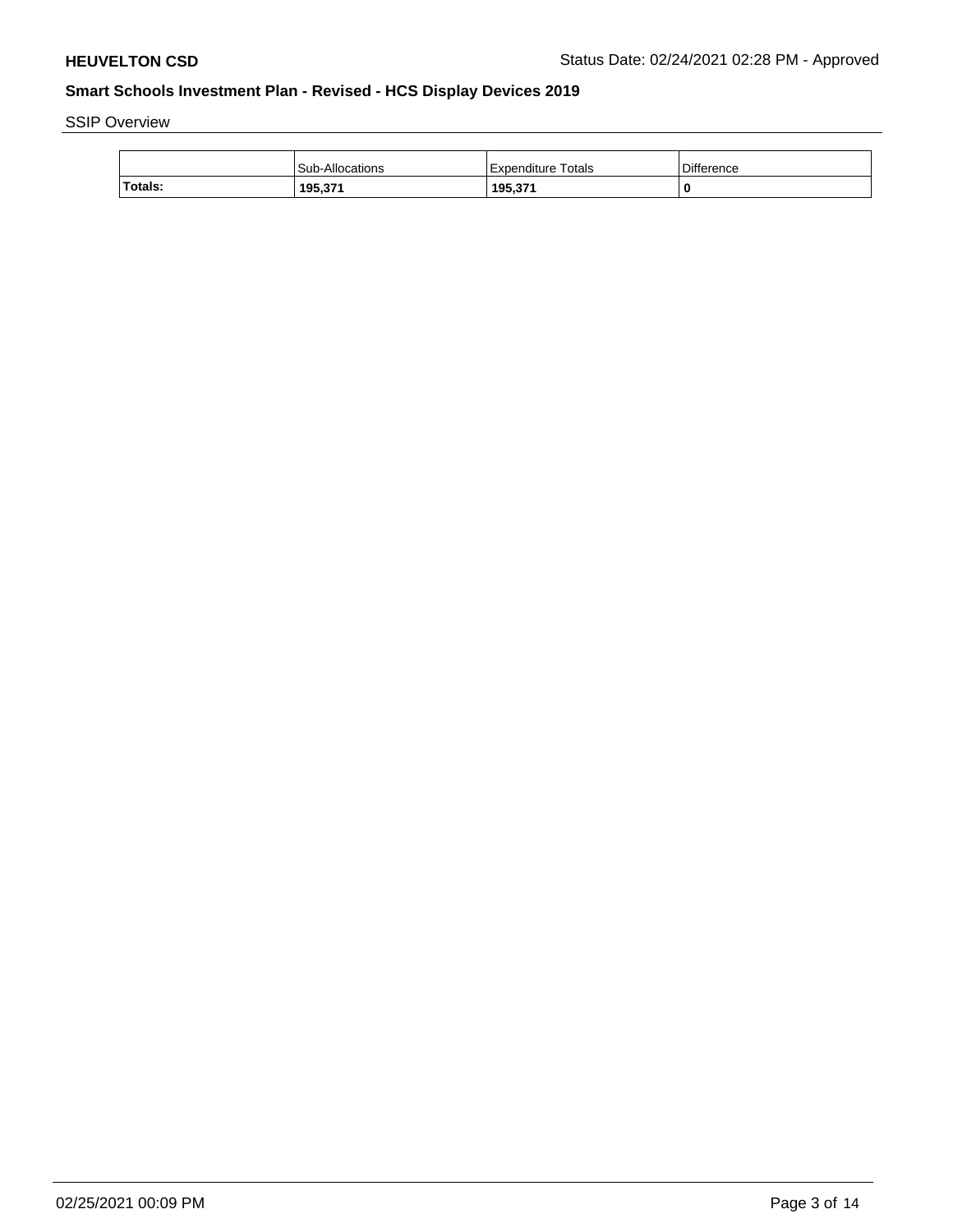School Connectivity

- **1. In order for students and faculty to receive the maximum benefit from the technology made available under the Smart Schools Bond Act, their school buildings must possess sufficient connectivity infrastructure to ensure that devices can be used during the school day. Smart Schools Investment Plans must demonstrate that:**
	- **• sufficient infrastructure that meets the Federal Communications Commission's 100 Mbps per 1,000 students standard currently exists in the buildings where new devices will be deployed, or**
	- **• is a planned use of a portion of Smart Schools Bond Act funds, or**
	- **• is under development through another funding source.**

**Smart Schools Bond Act funds used for technology infrastructure or classroom technology investments must increase the number of school buildings that meet or exceed the minimum speed standard of 100 Mbps per 1,000 students and staff within 12 months. This standard may be met on either a contracted 24/7 firm service or a "burstable" capability. If the standard is met under the burstable criteria, it must be:**

**1. Specifically codified in a service contract with a provider, and**

**2. Guaranteed to be available to all students and devices as needed, particularly during periods of high demand, such as computer-based testing (CBT) periods.**

**Please describe how your district already meets or is planning to meet this standard within 12 months of plan submission.**

(No Response)

**1a. If a district believes that it will be impossible to meet this standard within 12 months, it may apply for a waiver of this requirement, as described on the Smart Schools website. The waiver must be filed and approved by SED prior to submitting this survey.**

 $\Box$  By checking this box, you are certifying that the school district has an approved waiver of this requirement on file with the New York State Education Department.

**2. Connectivity Speed Calculator (Required). If the district currently meets the required speed, enter "Currently Met" in the last box: Expected Date When Required Speed Will be Met.**

|                  | l Number of     | Required Speed | Current Speed in | Expected Speed | Expected Date                        |
|------------------|-----------------|----------------|------------------|----------------|--------------------------------------|
|                  | <b>Students</b> | In Mbps        | <b>Mbps</b>      | to be Attained | When Required                        |
|                  |                 |                |                  |                | Within 12 Months 1Speed Will be Met1 |
| Calculated Speed | (No Response)   | 0.00           | (No Response)    | (No Response)  | l (No Response)                      |

**3. Describe how you intend to use Smart Schools Bond Act funds for high-speed broadband and/or wireless connectivity projects in school buildings.**

(No Response)

**4. Describe the linkage between the district's District Instructional Technology Plan and how the proposed projects will improve teaching and learning. (There should be a link between your response to this question and your responses to Question 1 in Section IV - NYSED Initiatives Alignment: "Explain how the district use of instructional technology will serve as a part of a comprehensive and sustained effort to support rigorous academic standards attainment and performance improvement for students."** 

**Your answer should also align with your answers to the questions in Section II - Strategic Technology Planning and the associated Action Steps in Section III - Action Plan.)**

(No Response)

**5. If the district wishes to have students and staff access the Internet from wireless devices within the school building, or in close proximity to it, it must first ensure that it has a robust Wi-Fi network in place that has sufficient bandwidth to meet user demand.**

**Please describe how you have quantified this demand and how you plan to meet this demand.**

(No Response)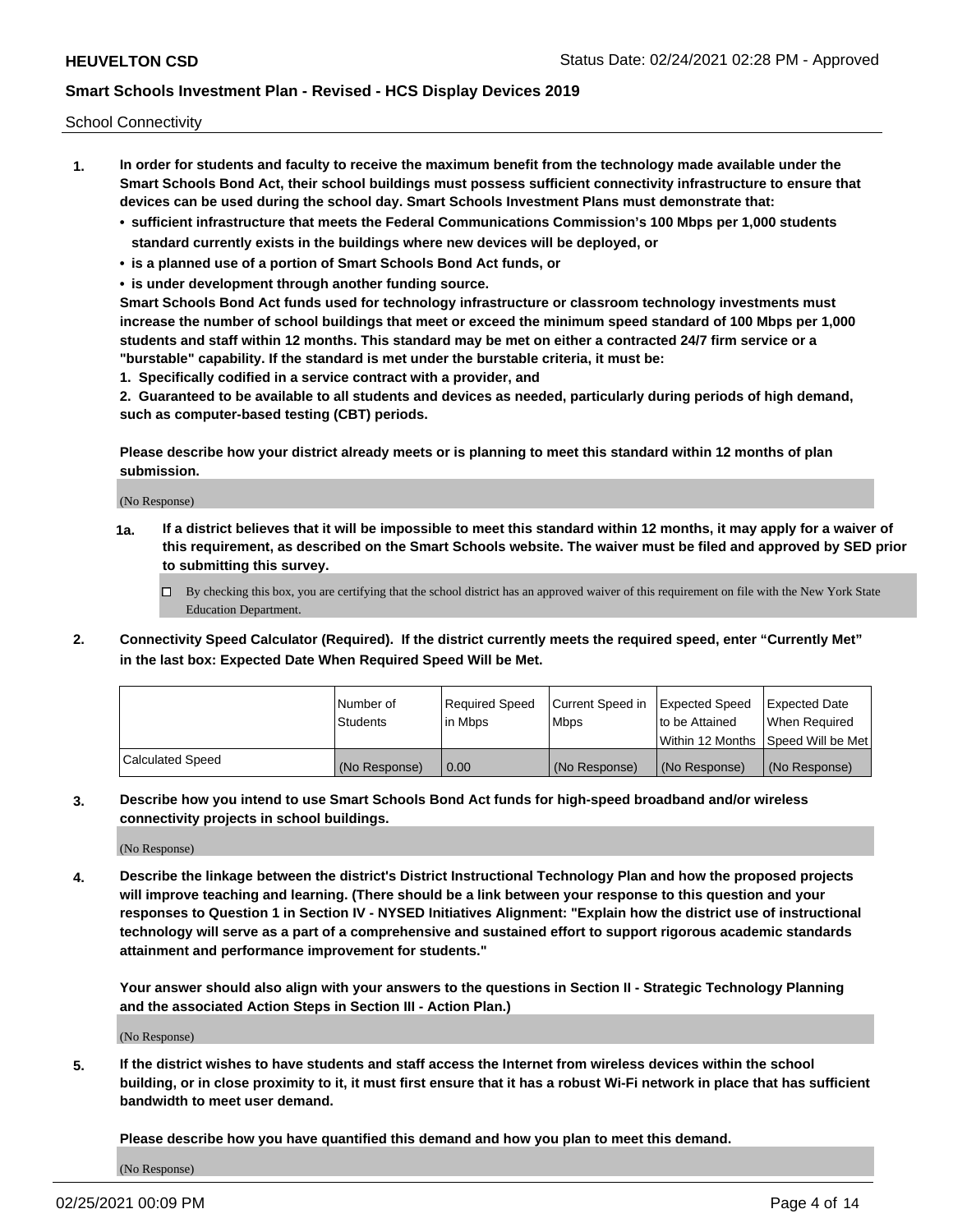School Connectivity

**6. Smart Schools plans with any expenditures in the School Connectivity category require a project number from the Office of Facilities Planning. Districts must submit an SSBA LOI and receive project numbers prior to submitting the SSIP. As indicated on the LOI, some projects may be eligible for a streamlined review and will not require a building permit.**

**Please indicate on a separate row each project number given to you by the Office of Facilities Planning.**

| Project Number |  |
|----------------|--|
| (No Response)  |  |

**7. Certain high-tech security and connectivity infrastructure projects may be eligible for an expedited review process as determined by the Office of Facilities Planning.**

### **Was your project deemed eligible for streamlined review?**

(No Response)

### **8. Include the name and license number of the architect or engineer of record.**

| Name          | License Number |
|---------------|----------------|
| (No Response) | (No Response)  |

### **9. Public Expenditures – Loanable (Counts toward the nonpublic loan calculation)**

| Select the allowable expenditure type.<br>Repeat to add another item under each type. | <b>PUBLIC</b> Items to be<br>l Purchased | Quantity         | l Cost Per Item  | <b>Total Cost</b> |
|---------------------------------------------------------------------------------------|------------------------------------------|------------------|------------------|-------------------|
| (No Response)                                                                         | (No Response)                            | (No<br>Response) | (No<br>Response) | 0.00              |
|                                                                                       |                                          | 0                | 0.00             |                   |

## **10. Public Expenditures – Non-Loanable (Does not count toward nonpublic loan calculation)**

| Select the allowable expenditure<br>type.<br>Repeat to add another item under<br>each type. | <b>PUBLIC</b> Items to be purchased | Quantity      | Cost per Item | <b>Total Cost</b> |
|---------------------------------------------------------------------------------------------|-------------------------------------|---------------|---------------|-------------------|
| (No Response)                                                                               | (No Response)                       | (No Response) | (No Response) | 0.00              |
|                                                                                             |                                     |               | 0.00          |                   |

### **11. Final 2014-15 BEDS Enrollment to calculate Nonpublic Sharing Requirement (no changes allowed.)**

|            | Public Enrollment | Nonpublic Enrollment | 'Total Enrollment | l Nonpublic Percentage |
|------------|-------------------|----------------------|-------------------|------------------------|
| Enrollment | 479               |                      | 479.00            | 0.00                   |

### **12. Total Public Budget - Loanable (Counts toward the nonpublic loan calculation)**

|                                                      | Public Allocations | <b>Estimated Nonpublic Loan</b><br>Amount | Estimated Total Sub-Allocations |
|------------------------------------------------------|--------------------|-------------------------------------------|---------------------------------|
| Network/Access Costs                                 | (No Response)      | 0.00                                      | 0.00                            |
| School Internal Connections and<br><b>Components</b> | (No Response)      | 0.00                                      | 0.00                            |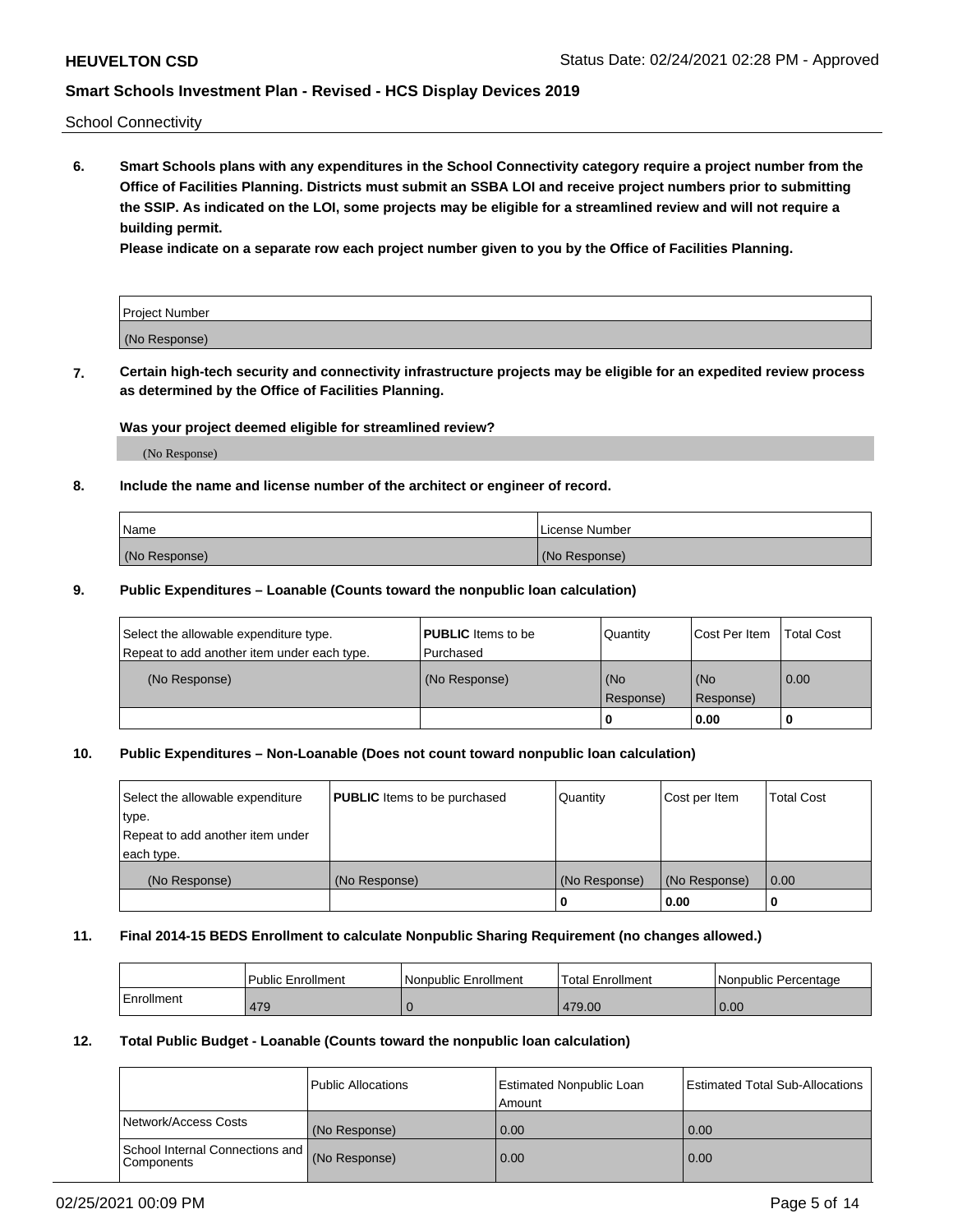School Connectivity

|                | Public Allocations | <b>Estimated Nonpublic Loan</b><br>l Amount | <b>Estimated Total Sub-Allocations</b> |
|----------------|--------------------|---------------------------------------------|----------------------------------------|
| l Other        | (No Response)      | 0.00                                        | 0.00                                   |
| <b>Totals:</b> | 0.00               | 0                                           |                                        |

## **13. Total Public Budget – Non-Loanable (Does not count toward the nonpublic loan calculation)**

| Sub-<br>Allocation |
|--------------------|
| (No Response)      |
| (No Response)      |
| (No Response)      |
| (No Response)      |
| (No Response)      |
| (No Response)      |
| (No Response)      |
| 0.00               |
|                    |

## **14. School Connectivity Totals**

|                          | Total Sub-Allocations |
|--------------------------|-----------------------|
| Total Loanable Items     | 0.00                  |
| Total Non-Ioanable Items | 0.00                  |
| Totals:                  | 0                     |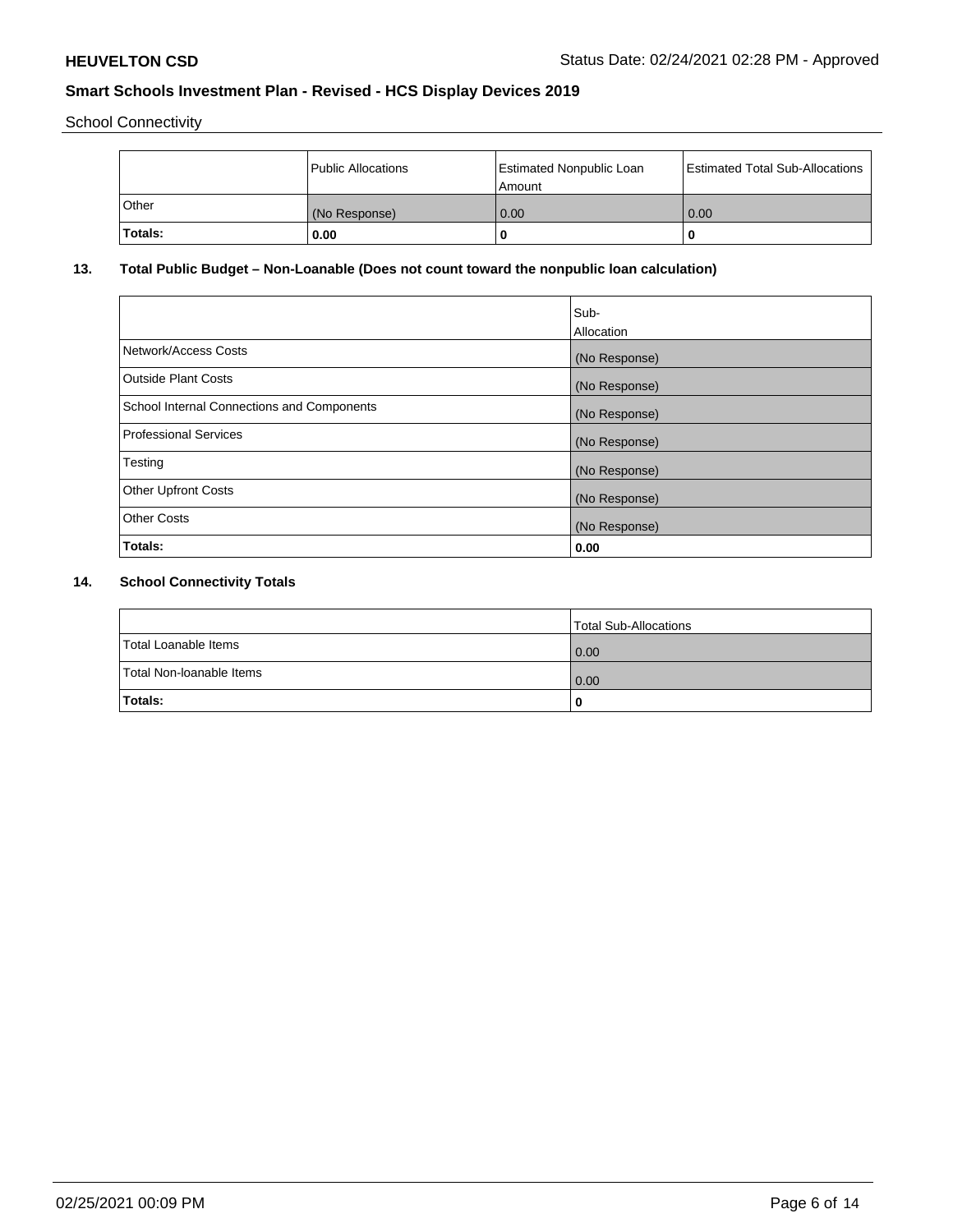Community Connectivity (Broadband and Wireless)

**1. Describe how you intend to use Smart Schools Bond Act funds for high-speed broadband and/or wireless connectivity projects in the community.**

(No Response)

**2. Please describe how the proposed project(s) will promote student achievement and increase student and/or staff access to the Internet in a manner that enhances student learning and/or instruction outside of the school day and/or school building.**

(No Response)

**3. Community connectivity projects must comply with all the necessary local building codes and regulations (building and related permits are not required prior to plan submission).**

 $\Box$  I certify that we will comply with all the necessary local building codes and regulations.

**4. Please describe the physical location of the proposed investment.**

(No Response)

**5. Please provide the initial list of partners participating in the Community Connectivity Broadband Project, along with their Federal Tax Identification (Employer Identification) number.**

| <b>Project Partners</b> | l Federal ID # |
|-------------------------|----------------|
| (No Response)           | (No Response)  |

**6. Please detail the type, quantity, per unit cost and total cost of the eligible items under each sub-category.**

| Select the allowable expenditure | Item to be purchased | Quantity      | Cost per Item | <b>Total Cost</b> |
|----------------------------------|----------------------|---------------|---------------|-------------------|
| type.                            |                      |               |               |                   |
| Repeat to add another item under |                      |               |               |                   |
| each type.                       |                      |               |               |                   |
| (No Response)                    | (No Response)        | (No Response) | (No Response) | 0.00              |
|                                  |                      | U             | 0.00          | -0                |

**7. If you are submitting an allocation for Community Connectivity, complete this table.**

**Note that the calculated Total at the bottom of the table must equal the Total allocation for this category that you entered in the SSIP Overview overall budget.**

|                                    | Sub-Allocation |
|------------------------------------|----------------|
| Network/Access Costs               | (No Response)  |
| Outside Plant Costs                | (No Response)  |
| <b>Tower Costs</b>                 | (No Response)  |
| <b>Customer Premises Equipment</b> | (No Response)  |
| <b>Professional Services</b>       | (No Response)  |
| Testing                            | (No Response)  |
| <b>Other Upfront Costs</b>         | (No Response)  |
| <b>Other Costs</b>                 | (No Response)  |
| Totals:                            | 0.00           |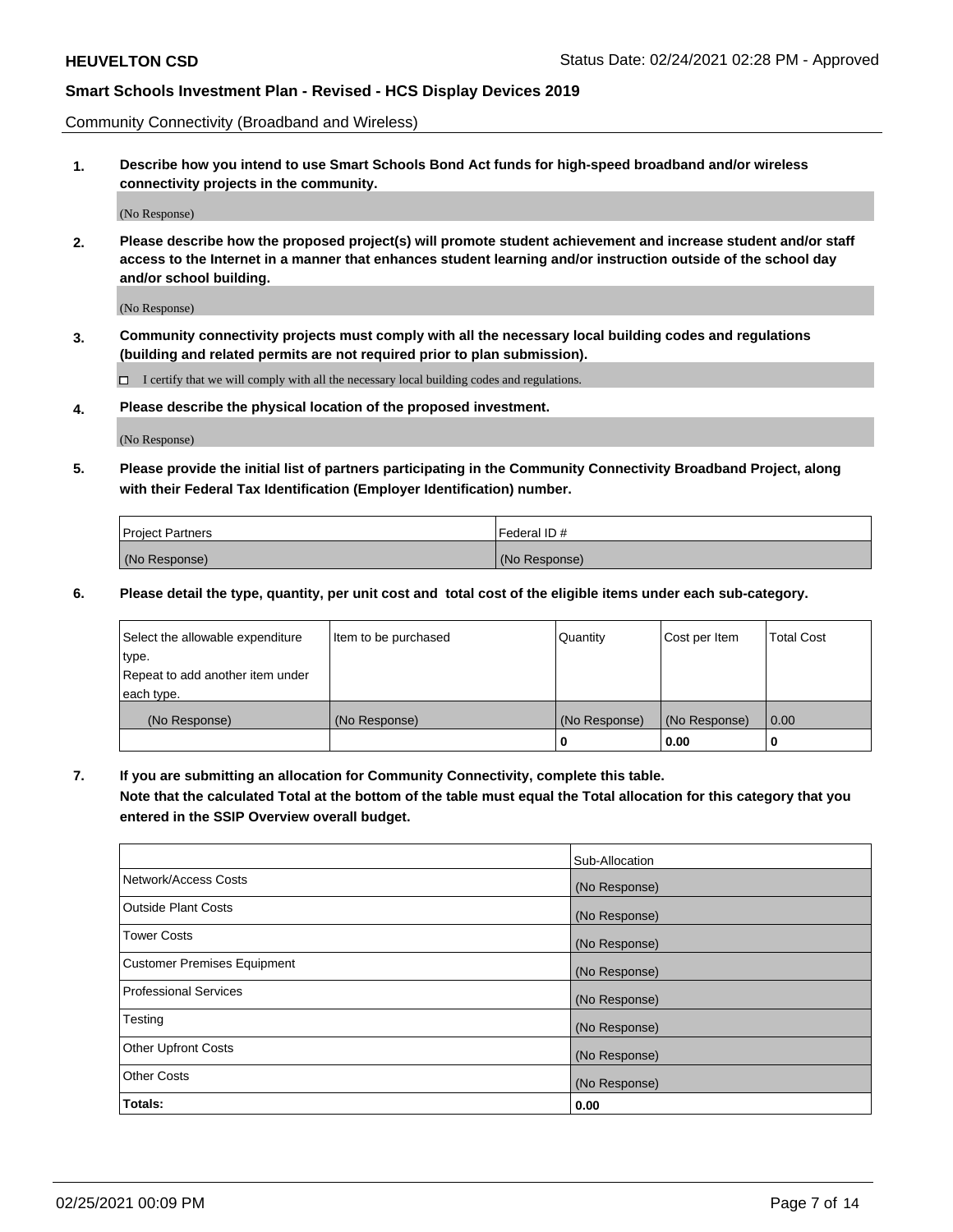### Classroom Learning Technology

**1. In order for students and faculty to receive the maximum benefit from the technology made available under the Smart Schools Bond Act, their school buildings must possess sufficient connectivity infrastructure to ensure that devices can be used during the school day. Smart Schools Investment Plans must demonstrate that sufficient infrastructure that meets the Federal Communications Commission's 100 Mbps per 1,000 students standard currently exists in the buildings where new devices will be deployed, or is a planned use of a portion of Smart Schools Bond Act funds, or is under development through another funding source. Smart Schools Bond Act funds used for technology infrastructure or classroom technology investments must increase the number of school buildings that meet or exceed the minimum speed standard of 100 Mbps per 1,000 students and staff within 12 months. This standard may be met on either a contracted 24/7 firm service or a "burstable" capability. If the standard is met under the burstable criteria, it must be:**

**1. Specifically codified in a service contract with a provider, and**

**2. Guaranteed to be available to all students and devices as needed, particularly during periods of high demand, such as computer-based testing (CBT) periods.**

**Please describe how your district already meets or is planning to meet this standard within 12 months of plan submission.**

**Heuvelton Central School currently has 90 Mb of bandwidth to the internet via their NERIC contract. Heuvelton has approximately 650 students, thus exceeding the state standard of 100MB/1000 students. In conclusion, internet is available to all students; specifically during periods of high demand, such as CBT.**

- **1a. If a district believes that it will be impossible to meet this standard within 12 months, it may apply for a waiver of this requirement, as described on the Smart Schools website. The waiver must be filed and approved by SED prior to submitting this survey.**
	- $\Box$  By checking this box, you are certifying that the school district has an approved waiver of this requirement on file with the New York State Education Department.
- **2. Connectivity Speed Calculator (Required). If the district currently meets the required speed, enter "Currently Met" in the last box: Expected Date When Required Speed Will be Met.**

|                         | l Number of | Required Speed | Current Speed in | <b>Expected Speed</b> | Expected Date                           |
|-------------------------|-------------|----------------|------------------|-----------------------|-----------------------------------------|
|                         | Students    | l in Mbps      | <b>Mbps</b>      | to be Attained        | When Required                           |
|                         |             |                |                  |                       | l Within 12 Months ISpeed Will be Met l |
| <b>Calculated Speed</b> | 650         | 65.00          | 90               | 90                    | Present                                 |

**3. If the district wishes to have students and staff access the Internet from wireless devices within the school building, or in close proximity to it, it must first ensure that it has a robust Wi-Fi network in place that has sufficient bandwidth to meet user demand.**

**Please describe how you have quantified this demand and how you plan to meet this demand.**

Heuvelton Central School is currently 20Mb over the recommended limit, which is more than sufficient to cover personal/ teacher wireless devices. HCS is currently 1:1 with no connectivity issues.

**4. All New York State public school districts are required to complete and submit an Instructional Technology Plan survey to the New York State Education Department in compliance with Section 753 of the Education Law and per Part 100.12 of the Commissioner's Regulations.**

**Districts that include educational technology purchases as part of their Smart Schools Investment Plan must have a submitted and approved Instructional Technology Plan survey on file with the New York State Education Department.**

By checking this box, you are certifying that the school district has an approved Instructional Technology Plan survey on file with the New York State Education Department.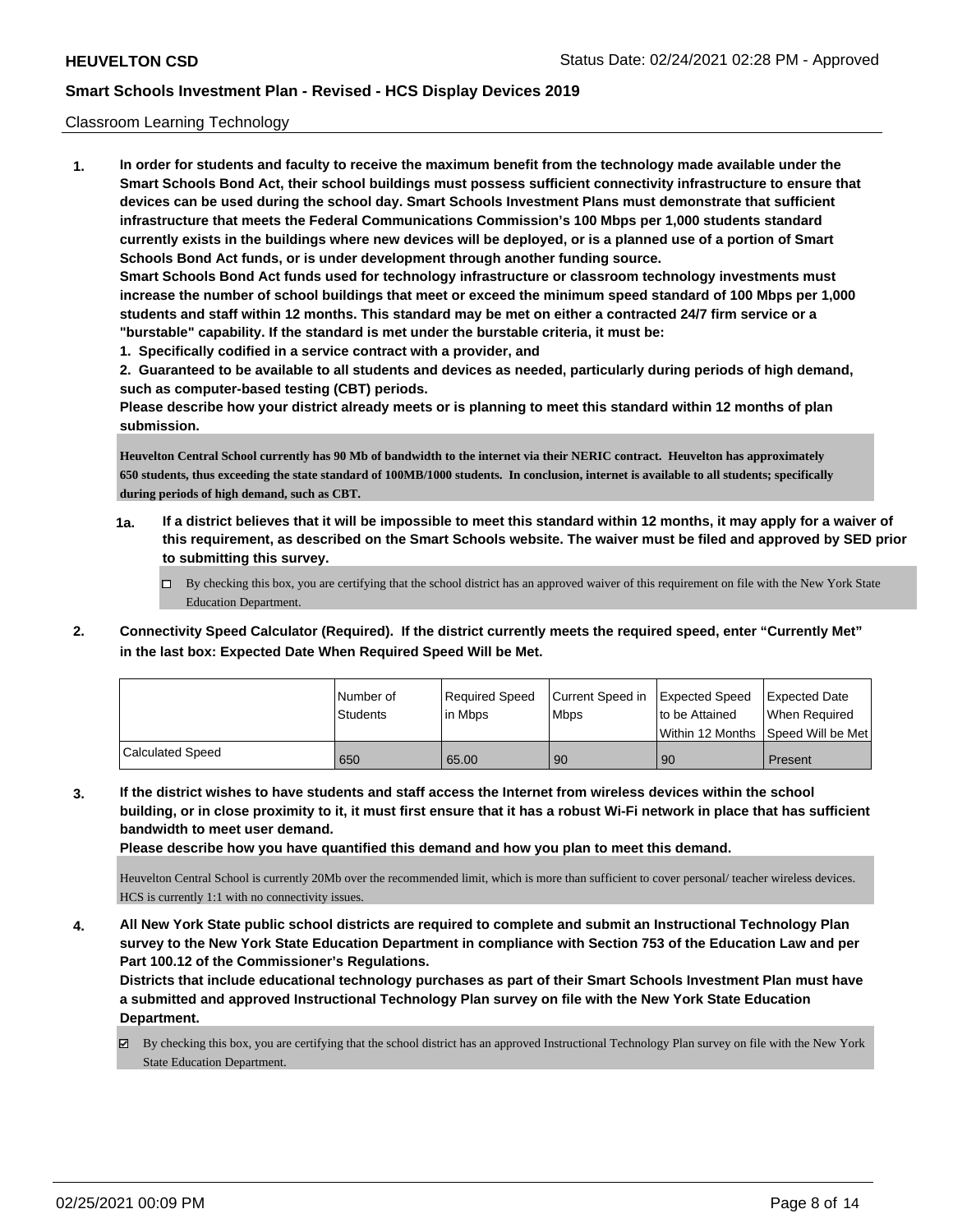### Classroom Learning Technology

**5. Describe the devices you intend to purchase and their compatibility with existing or planned platforms or systems. Specifically address the adequacy of each facility's electrical, HVAC and other infrastructure necessary to install and support the operation of the planned technology.**

The new Smart Interactive Panels will replace existing Smart Boards/Promethian Boards. As a result, existing electrical outlets/power sources are available. There is adequate ventilation in every classroom; however HVAC does not directly apply to the installation of Smart Interactive Panels. The weight of the Smart Interactive Panel is 185lbs; which is comparable to the weight of the current devices displayed on classroom walls. Walls already hold a similar device; therefore, the structure is in place to hold the newly installed devices.

### **6. Describe how the proposed technology purchases will:**

- **> enhance differentiated instruction;**
- **> expand student learning inside and outside the classroom;**
- **> benefit students with disabilities and English language learners; and**
- **> contribute to the reduction of other learning gaps that have been identified within the district.**

**The expectation is that districts will place a priority on addressing the needs of students who struggle to succeed in a rigorous curriculum. Responses in this section should specifically address this concern and align with the district's Instructional Technology Plan (in particular Question 2 of E. Curriculum and Instruction: "Does the district's instructional technology plan address the needs of students with disabilities to ensure equitable access to instruction, materials and assessments?" and Question 3 of the same section: "Does the district's instructional technology plan address the provision of assistive technology specifically for students with disabilities to ensure access to and participation in the general curriculum?")**

**In addition, describe how the district ensures equitable access to instruction, materials and assessments and participation in the general curriculum for both SWD and English Language Learners/Multilingual Learners (ELL/MLL) students.**

The Smart Board Interactive Panel connects lesson content, interactive displays and student devices all in one place. It allows multiple students to perform separate tasks at the same time, without interrupting the partner's work. The Interactive Panel has 10 simultaneous points of touch; allowing for the ultimate collaborative experience. Smart Learning Suite allows teachers to turn their lessons onto enriching learning experiences. It combines lesson delivery, assessment, student collaboration, and game-based learning software into one education suite.

The Smart Board Interactive Panel will enhance differentiated instruction; as it allows for multiple students to work on the device at one time. It will expand student learning opportunities by connecting directly to student Chromebooks and internet. It will benefit students with disabilities and ELL Learners, as it allows for visual and kinesthetic learning at the individual student's skill level. The interactive panels will contribute in the reduction of literacy gaps by creating an opportunity for students to learn through technology; thus increasing engagement.

Google Suite for Educators will be used to enhance student learning via the Smart Board Interactive Panels. Software to be utilized includes: Book Creator, Brain Pop, BUZZ, Castle Learning, EdPuzzle, EXAMGen, Flipgrid, Learning A to Z, Mystery Science, NearPod, Padlet, Peardeck, Problem Attic, Prodigy, Quizlet, SeeSaw, SORA, Starfall, Sumdog and We Video. Access to such software, using the Interactive Panels, will enhance student learning as they provide students with the opportunity to apply 21st Century skills; specifically communication, collaboration, creativity and critical thinking.

## **7. Where appropriate, describe how the proposed technology purchases will enhance ongoing communication with parents and other stakeholders and help the district facilitate technology-based regional partnerships, including distance learning and other efforts.**

The interactive panels can be utilized for distance learning opportunities. It can also be used with software, such as SeeSaw, for communication with parents and stakeholders. However, it will primarily be used for instructional purposes.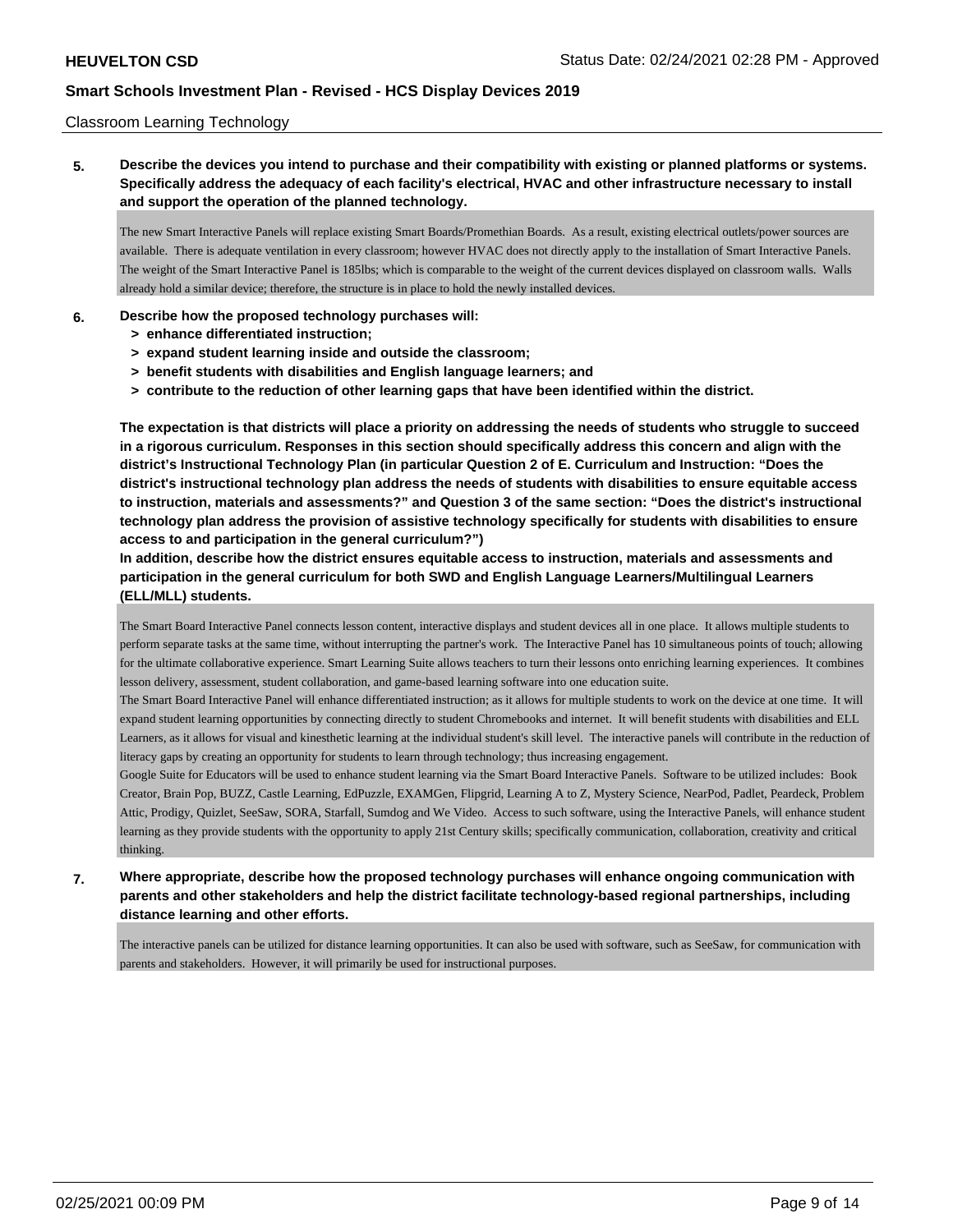### Classroom Learning Technology

**8. Describe the district's plan to provide professional development to ensure that administrators, teachers and staff can employ the technology purchased to enhance instruction successfully.**

**Note: This response should be aligned and expanded upon in accordance with your district's response to Question 1 of F. Professional Development of your Instructional Technology Plan: "Please provide a summary of professional development offered to teachers and staff, for the time period covered by this plan, to support technology to enhance teaching and learning. Please include topics, audience and method of delivery within your summary."**

Through SLL BOCES, Heuvelton Central School contracts a part-time Instructional Technology Coach. This support person will provide professional development to instructional staff via weekly classroom lessons, monthly Faculty Meetings and bi-annual Staff Development Days. This person will be available to model lessons in the classroom; as well as provide trouble-shooting with educators during lessons. These professional development opportunities include, but are not limited to: SeeSaw for communication with student families as well as other students, Digital Citizenship via Common Sense Media, Flipgrid to collect and analyze student responses, Nearpod virtual field trips and Mystery Science for interactive Next Gen Science lessons.

- **9. Districts must contact one of the SUNY/CUNY teacher preparation programs listed on the document on the left side of the page that supplies the largest number of the district's new teachers to request advice on innovative uses and best practices at the intersection of pedagogy and educational technology.**
	- $\boxtimes$  By checking this box, you certify that you have contacted the SUNY/CUNY teacher preparation program that supplies the largest number of your new teachers to request advice on these issues.
	- **9a. Please enter the name of the SUNY or CUNY Institution that you contacted.**

SUNY Potsdam

**9b. Enter the primary Institution phone number.**

(315)267-3450

**9c. Enter the name of the contact person with whom you consulted and/or will be collaborating with on innovative uses of technology and best practices.**

Amy Guiney

**10. To ensure the sustainability of technology purchases made with Smart Schools funds, districts must demonstrate a long-term plan to maintain and replace technology purchases supported by Smart Schools Bond Act funds. This sustainability plan shall demonstrate a district's capacity to support recurring costs of use that are ineligible for Smart Schools Bond Act funding such as device maintenance, technical support, Internet and wireless fees, maintenance of hotspots, staff professional development, building maintenance and the replacement of incidental items. Further, such a sustainability plan shall include a long-term plan for the replacement of purchased devices and equipment at the end of their useful life with other funding sources.**

By checking this box, you certify that the district has a sustainability plan as described above.

**11. Districts must ensure that devices purchased with Smart Schools Bond funds will be distributed, prepared for use, maintained and supported appropriately. Districts must maintain detailed device inventories in accordance with generally accepted accounting principles.**

 $\boxtimes$  By checking this box, you certify that the district has a distribution and inventory management plan and system in place.

**12. Please detail the type, quantity, per unit cost and total cost of the eligible items under each sub-category.**

| Select the allowable expenditure | I Item to be Purchased                     | Quantity | Cost per Item | <b>Total Cost</b> |
|----------------------------------|--------------------------------------------|----------|---------------|-------------------|
| type.                            |                                            |          |               |                   |
| Repeat to add another item under |                                            |          |               |                   |
| each type.                       |                                            |          |               |                   |
| <b>Other Costs</b>               | <b>HDMI Cable for Interactive Displays</b> | 44       | 28.00         | 1.232.00          |
| Interactive Whiteboards          | Mobile Cart for Interactive Displays       | 11       | 855.00        | 9,405.00          |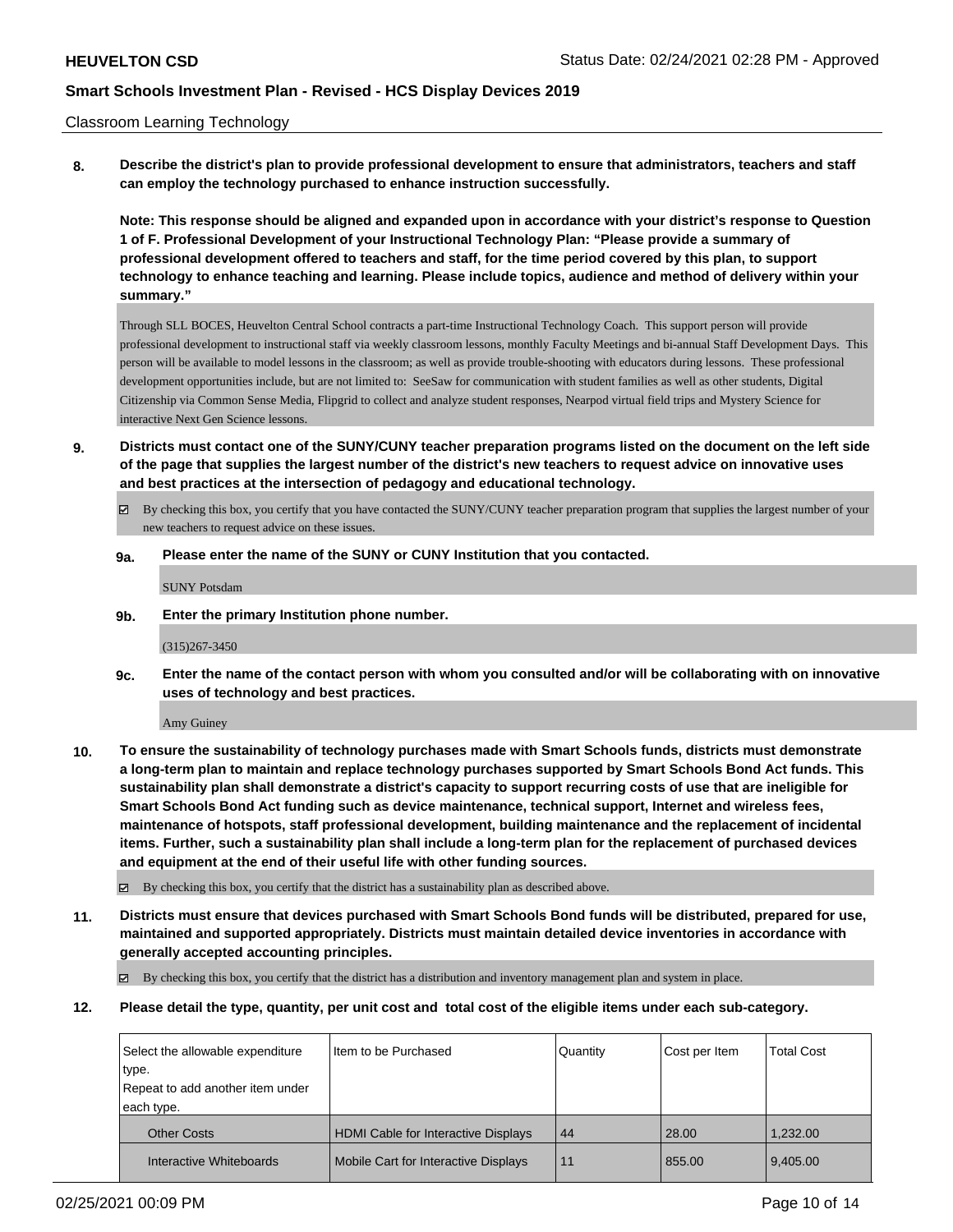Classroom Learning Technology

| Select the allowable expenditure<br>type.<br>Repeat to add another item under | Iltem to be Purchased                    | Quantity | Cost per Item | <b>Total Cost</b> |
|-------------------------------------------------------------------------------|------------------------------------------|----------|---------------|-------------------|
|                                                                               |                                          |          |               |                   |
| each type.                                                                    |                                          |          |               |                   |
| Interactive Whiteboards                                                       | <b>Smart Board MX Series Interactive</b> | 44       | 3,999.00      | 175,956.00        |
|                                                                               | <b>Displays</b>                          |          |               |                   |
| Interactive Whiteboards                                                       | Wall Display Mount for Interactive       | 33       | 266.00        | 8,778.00          |
|                                                                               | <b>Displays</b>                          |          |               |                   |
|                                                                               |                                          | 132      | 5,148.00      | 195,371           |

### **13. Final 2014-15 BEDS Enrollment to calculate Nonpublic Sharing Requirement (no changes allowed.)**

|            | l Public Enrollment | Nonpublic Enrollment | Total Enrollment | l Nonpublic<br>l Percentage |
|------------|---------------------|----------------------|------------------|-----------------------------|
| Enrollment | 479                 |                      | 479.00           | 0.00                        |

### **14. If you are submitting an allocation for Classroom Learning Technology complete this table.**

|                          | Public School Sub-Allocation | <b>Estimated Nonpublic Loan</b><br>Amount<br>(Based on Percentage Above) | <b>Estimated Total Public and</b><br>Nonpublic Sub-Allocation |
|--------------------------|------------------------------|--------------------------------------------------------------------------|---------------------------------------------------------------|
| Interactive Whiteboards  | 194,139.00                   | 0.00                                                                     | 194,139.00                                                    |
| <b>Computer Servers</b>  | (No Response)                | 0.00                                                                     | 0.00                                                          |
| <b>Desktop Computers</b> | (No Response)                | 0.00                                                                     | 0.00                                                          |
| <b>Laptop Computers</b>  | (No Response)                | 0.00                                                                     | 0.00                                                          |
| <b>Tablet Computers</b>  | (No Response)                | 0.00                                                                     | 0.00                                                          |
| <b>Other Costs</b>       | 1,232.00                     | 0.00                                                                     | 1,232.00                                                      |
| Totals:                  | 195,371.00                   | 0                                                                        | 195,371                                                       |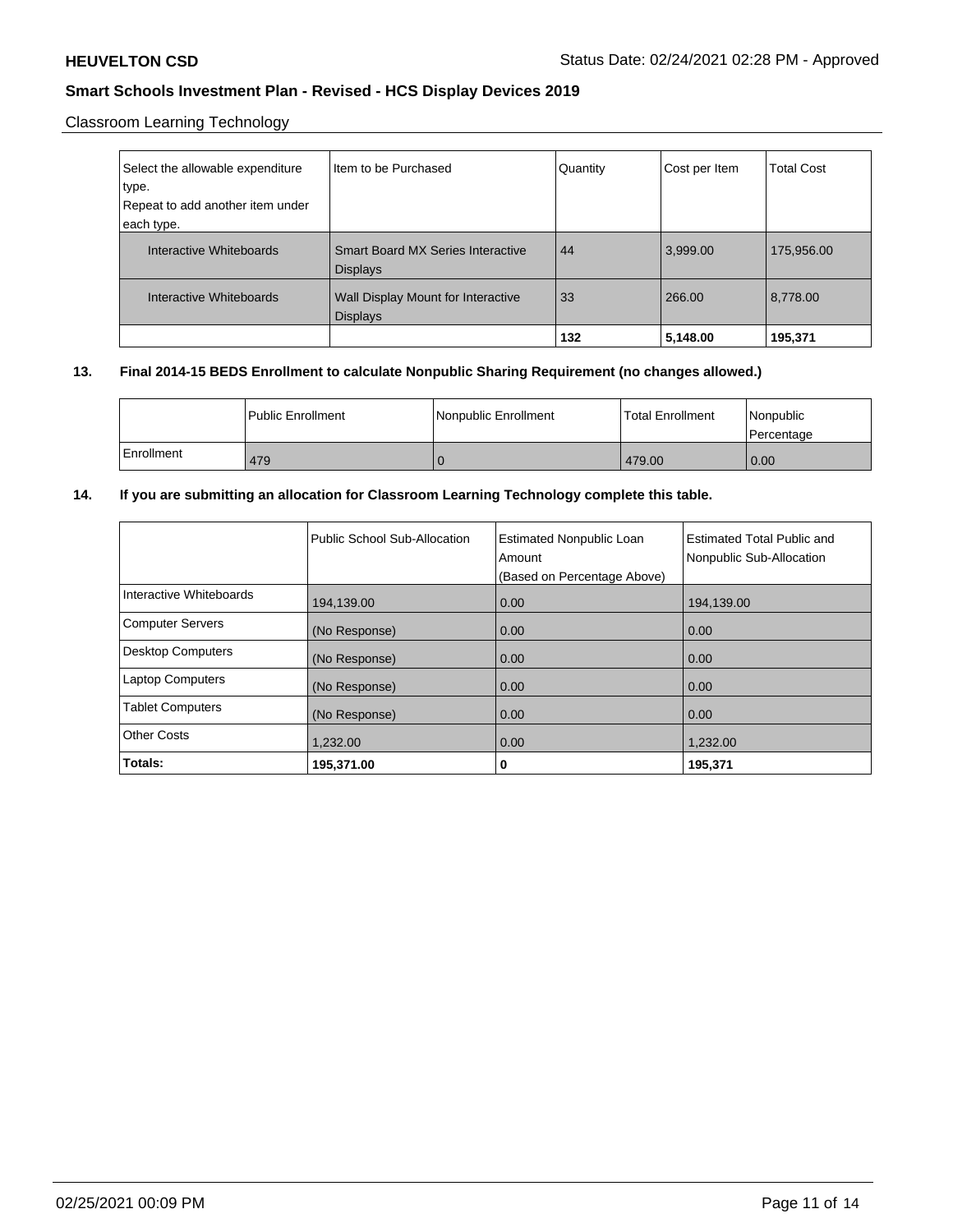### Pre-Kindergarten Classrooms

**1. Provide information regarding how and where the district is currently serving pre-kindergarten students and justify the need for additional space with enrollment projections over 3 years.**

(No Response)

- **2. Describe the district's plan to construct, enhance or modernize education facilities to accommodate prekindergarten programs. Such plans must include:**
	- **Specific descriptions of what the district intends to do to each space;**
	- **An affirmation that new pre-kindergarten classrooms will contain a minimum of 900 square feet per classroom;**
	- **The number of classrooms involved;**
	- **The approximate construction costs per classroom; and**
	- **Confirmation that the space is district-owned or has a long-term lease that exceeds the probable useful life of the improvements.**

(No Response)

**3. Smart Schools Bond Act funds may only be used for capital construction costs. Describe the type and amount of additional funds that will be required to support ineligible ongoing costs (e.g. instruction, supplies) associated with any additional pre-kindergarten classrooms that the district plans to add.**

(No Response)

**4. All plans and specifications for the erection, repair, enlargement or remodeling of school buildings in any public school district in the State must be reviewed and approved by the Commissioner. Districts that plan capital projects using their Smart Schools Bond Act funds will undergo a Preliminary Review Process by the Office of Facilities Planning.**

**Please indicate on a separate row each project number given to you by the Office of Facilities Planning.**

| Project Number |  |
|----------------|--|
| (No Response)  |  |
|                |  |

**5. Please detail the type, quantity, per unit cost and total cost of the eligible items under each sub-category.**

| Select the allowable expenditure | Item to be purchased | Quantity      | Cost per Item | <b>Total Cost</b> |
|----------------------------------|----------------------|---------------|---------------|-------------------|
| type.                            |                      |               |               |                   |
| Repeat to add another item under |                      |               |               |                   |
| each type.                       |                      |               |               |                   |
| (No Response)                    | (No Response)        | (No Response) | (No Response) | 0.00              |
|                                  |                      | U             | 0.00          |                   |

**6. If you have made an allocation for Pre-Kindergarten Classrooms, complete this table. Note that the calculated Total at the bottom of the table must equal the Total allocation for this category that you entered in the SSIP Overview overall budget.**

| Totals:                                  | 0.00           |
|------------------------------------------|----------------|
| <b>Other Costs</b>                       | (No Response)  |
| Enhance/Modernize Educational Facilities | (No Response)  |
| Construct Pre-K Classrooms               | (No Response)  |
|                                          | Sub-Allocation |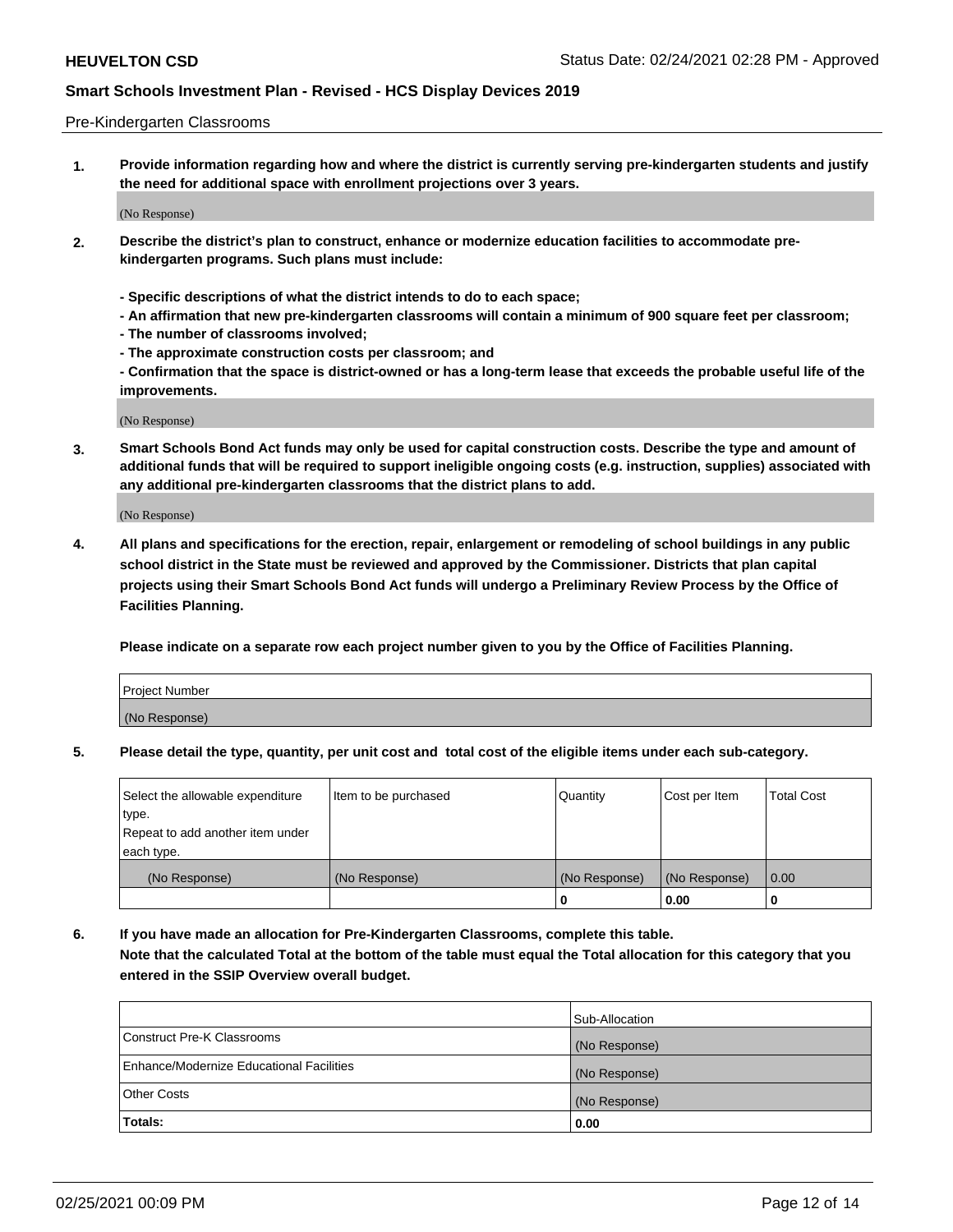Replace Transportable Classrooms

**1. Describe the district's plan to construct, enhance or modernize education facilities to provide high-quality instructional space by replacing transportable classrooms.**

(No Response)

**2. All plans and specifications for the erection, repair, enlargement or remodeling of school buildings in any public school district in the State must be reviewed and approved by the Commissioner. Districts that plan capital projects using their Smart Schools Bond Act funds will undergo a Preliminary Review Process by the Office of Facilities Planning.**

**Please indicate on a separate row each project number given to you by the Office of Facilities Planning.**

| Project Number |  |
|----------------|--|
|                |  |
|                |  |
|                |  |
|                |  |
| (No Response)  |  |
|                |  |
|                |  |
|                |  |

**3. For large projects that seek to blend Smart Schools Bond Act dollars with other funds, please note that Smart Schools Bond Act funds can be allocated on a pro rata basis depending on the number of new classrooms built that directly replace transportable classroom units.**

**If a district seeks to blend Smart Schools Bond Act dollars with other funds describe below what other funds are being used and what portion of the money will be Smart Schools Bond Act funds.**

(No Response)

**4. Please detail the type, quantity, per unit cost and total cost of the eligible items under each sub-category.**

| Select the allowable expenditure | Item to be purchased | Quantity      | Cost per Item | Total Cost |
|----------------------------------|----------------------|---------------|---------------|------------|
| ∣type.                           |                      |               |               |            |
| Repeat to add another item under |                      |               |               |            |
| each type.                       |                      |               |               |            |
| (No Response)                    | (No Response)        | (No Response) | (No Response) | 0.00       |
|                                  |                      | u             | 0.00          |            |

**5. If you have made an allocation for Replace Transportable Classrooms, complete this table. Note that the calculated Total at the bottom of the table must equal the Total allocation for this category that you entered in the SSIP Overview overall budget.**

|                                                | Sub-Allocation |
|------------------------------------------------|----------------|
| Construct New Instructional Space              | (No Response)  |
| Enhance/Modernize Existing Instructional Space | (No Response)  |
| Other Costs                                    | (No Response)  |
| Totals:                                        | 0.00           |